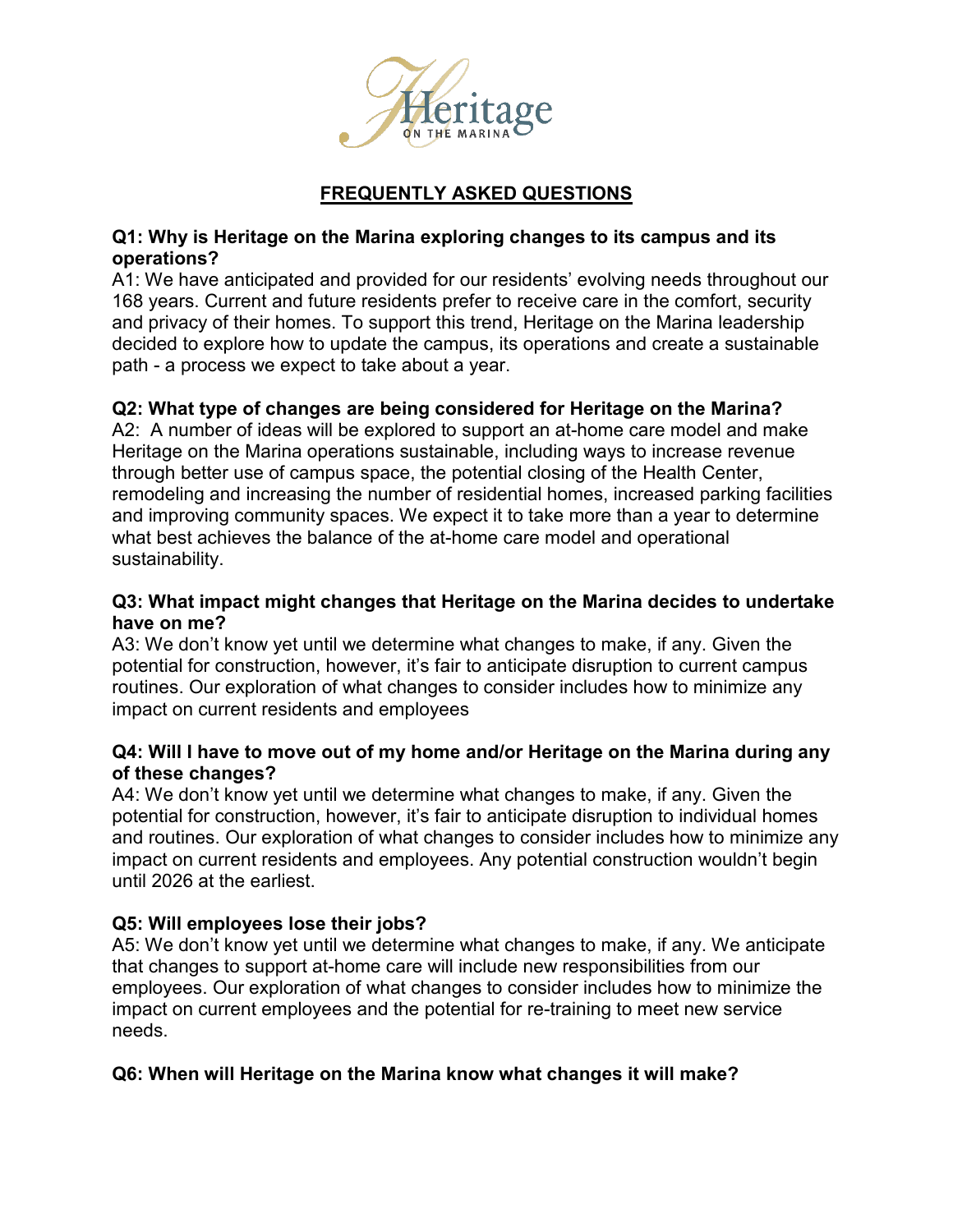

A6: We anticipate the exploration process to take about a year as we consider how to meet residents' increasing desire for at-home care balanced with Heritage on the Marina's sustainability.

### **Q7: Will Heritage on the Marina increase my costs as a result of any changes?**

A7: No. We are unwavering in our commitment to provide the high-quality care current residents expect and to fulfill all of our contractual obligations.

#### **Q8: Will Heritage on the Marina cover all costs should I need to move during construction**?

A8: Yes. We are unwavering in our commitment to provide the care our residents expect from us under all circumstances. Be assured that Heritage on the Marina will do the right thing for our residents.

#### **Q9: Will residents and employees have a voice in what ideas are considered and, potentially, implemented?**

A9: Yes. Ensuring that we are meeting the needs of current and future residents is the catalyst for considering changes as we focus on strengthening our at-home care model. We'll need to balance any potential changes with Heritage on the Marina's sustainability. Ultimately, the decision for any changes will be made by the CEO and the Board of Directors, which includes several resident members.

### **Q10: How will Heritage on the Marina keep me informed about the exploration process?**

A10: It's important that residents and employees are active participants as we consider what to change. We plan to provide regular updates, communications and forums for discussion about this exploration process.

## **Q11: How will I be cared for if the Health Center is closed?**

A11: Should we decide to close our Health Center, it will allow Heritage on the Marina to focus more on providing high-quality care for our residents in the comfort of their own homes. Our residents will continue to receive all their care and services outlined in their contracts and for their needs. Residents currently admitted to the Health Center will be cared for until their care is complete or until we are able to transfer them to an equitable facility.

#### **Q12: So, it's possible for residents in need of Health Center care would have to move?**

A12: We're considering a goal that has residents receiving Health Center care in their individual homes, where they are most comfortable, secure and private. Should a resident require more care than Heritage can provide, we will work with them and their family to provide the care they need, which is our current practice.

## **Q13: Is Heritage on the Marina under financial distress?**